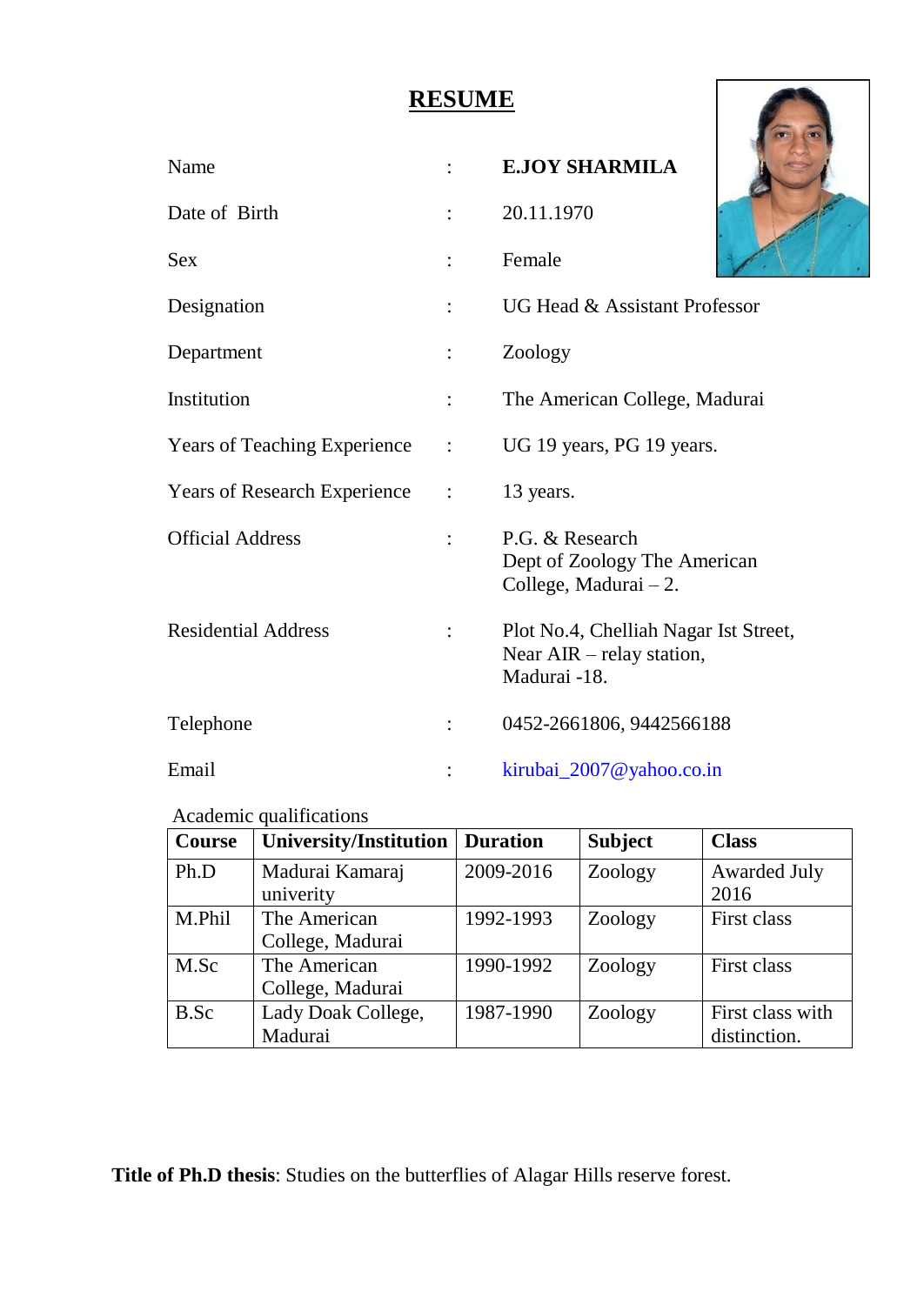| <b>Designation</b>         | <b>Institution</b>            | <b>Period</b>       |
|----------------------------|-------------------------------|---------------------|
| Lecturer                   | Lady Doak College, Madurai    | 1996-1997,1998-2001 |
| Lecturer                   | Auxilium College, Vellore     | 1997-1998           |
| <b>Assistant Professor</b> | The American College, Madurai | 2006-till date      |

**Research Projects Received** : 2-UGC Minor Research Projects, 1- TNSCST

## **1. UGC Minor Research Project**

## Title : **Biodiversity of butterflies in Alagar Hills, Tamil Nadu**.

Duration : 18 months Oct  $2009 - \text{June } 2011$ .

Amount : 1.5 lakhs

## **2. UGC Minor Research Project**

## Title: **Study on the biology and captive breeding of butterflies in Alagar Hills**

Duration: Mar 2014- April 2016

Amount: 3.5lakhs

## 3. **TNSCST – S&T**

# Title**: Study on the diversity of butterflies of Sirumalai hills Eastern Ghats, Tamil Nadu.**

Duration: 1year and 6 months 2019 Amount: 3.65 lakhs

## **Membership in professional bodies**

- 1. Member of Lepidopterist society
- 2. Member of Young Ecologist Talk and Interact

## **Publication in Accredited International / National Journals**

1. Joy Sharmila E and Dwarakanath S. K 2009 Immunosupressive effect of sevin on the humoral immune response to cellular antigens in *Oreochromis mosambicus*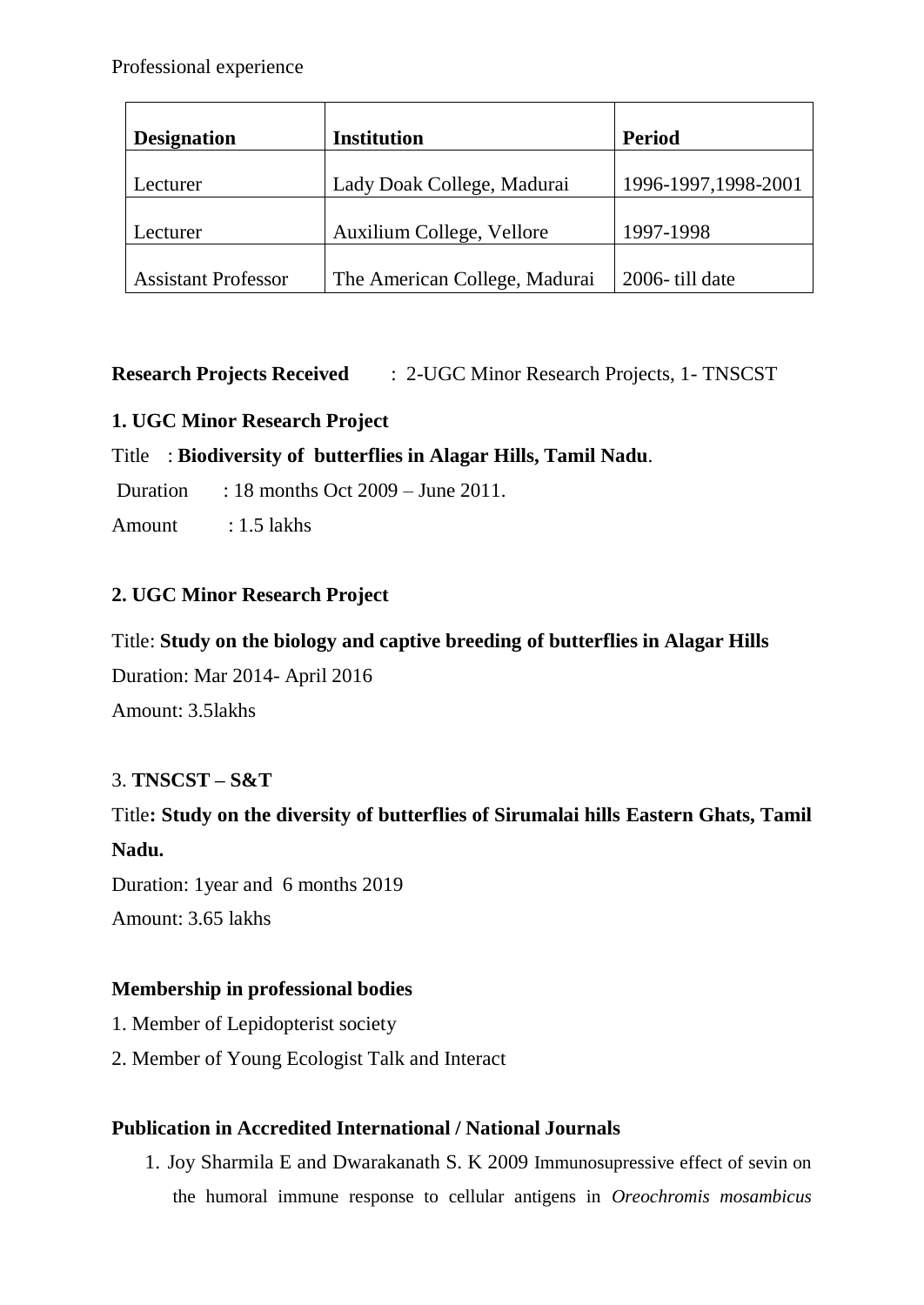(peters) in the Asian Journal of Microbiology, Biotechnology & Environmental Science Vol II Nov 4: 947 -949.

- 2. Joy Sharmila E and Thatheyus J, 2009. Biodiversity of butterflies in Hawa valley reserve forest – Tamil Nadu. Current Biotica 3: 135-142.
- 3. Joy Sharmila E and Thatheyus J, 2011. Biodiversity of butterflies in Sirumalai hills. Newsletter Bugs for all.
- 4. Joy Sharmila E and Thatheyus J, 2013.Biodiversity of butterflies in Alagar hills – Tamil Nadu 2013, Current Biotica 6(4) : 473-479.
- 5. Joy Sharmila E 2013 Winged wonders. The Hindu September  $3^{rd}$
- 6. Joy Sharmila E and Thatheyus J 2014. A first report of Southern Birdwing *Troides minos* (Cramer) in Alagar hills, Tamil Nadu, India. Research Journal of Agriculture and Environmental Management 3(2):74-75.
- 7. Joy Sharmila E and Thatheyus J 2012Diversity of Nymphalids in Alagar Hills Tamil Nadu in Indian science. Acta Xavieriana (Special issue) 233-236, 2012.
- 8. Joy Sharmila E 2015, Captive breeding of butterflies in Alagar Hills Dinamalar, Indian Express.
- 9. Submitted four Barcode gene sequences of butterflies of Alagar Hills in the sequence data of Genbank. The data is available in EMBL Europe and DNA data base of Japan -2015.
- 10.Produced a documentary on the congregation of butterflies in The American College campus – 2015.
- 11.Joy Sharmila E 2016 Following butterflies in The Hindu.
- 12.Raghuram H, Velladurai P, Sivaruban T, Angeline T, Joy Sharmila E, Joseph Thatheyus A and Navaneethakannan K. (2017). Stress, difficulties and challenges faced by the Zoology students of the American College, Madurai. In: Proceedings of NAAC sponsored National conference on *"Strategies of quality initiative, enhancement and sustenance in higher education"* (John Sekar J, Gnanasekar K, Muthuraja C and Sanjay R eds) Pp.123-129, Published by Vergal Publication, Madurai. Conference organized by IQAC, the American College, Madurai during 21 & 22 February 2017.
- 13.Joy Sharmila E 2018 Perils of Higher education in National conference on quality sustenance in Higher education at LDC 2018
- 14.Joy Sharmila E and Thatheyus J 2018 Biodiversity of butterflies in The American college campus, Madurai. Roots International journal.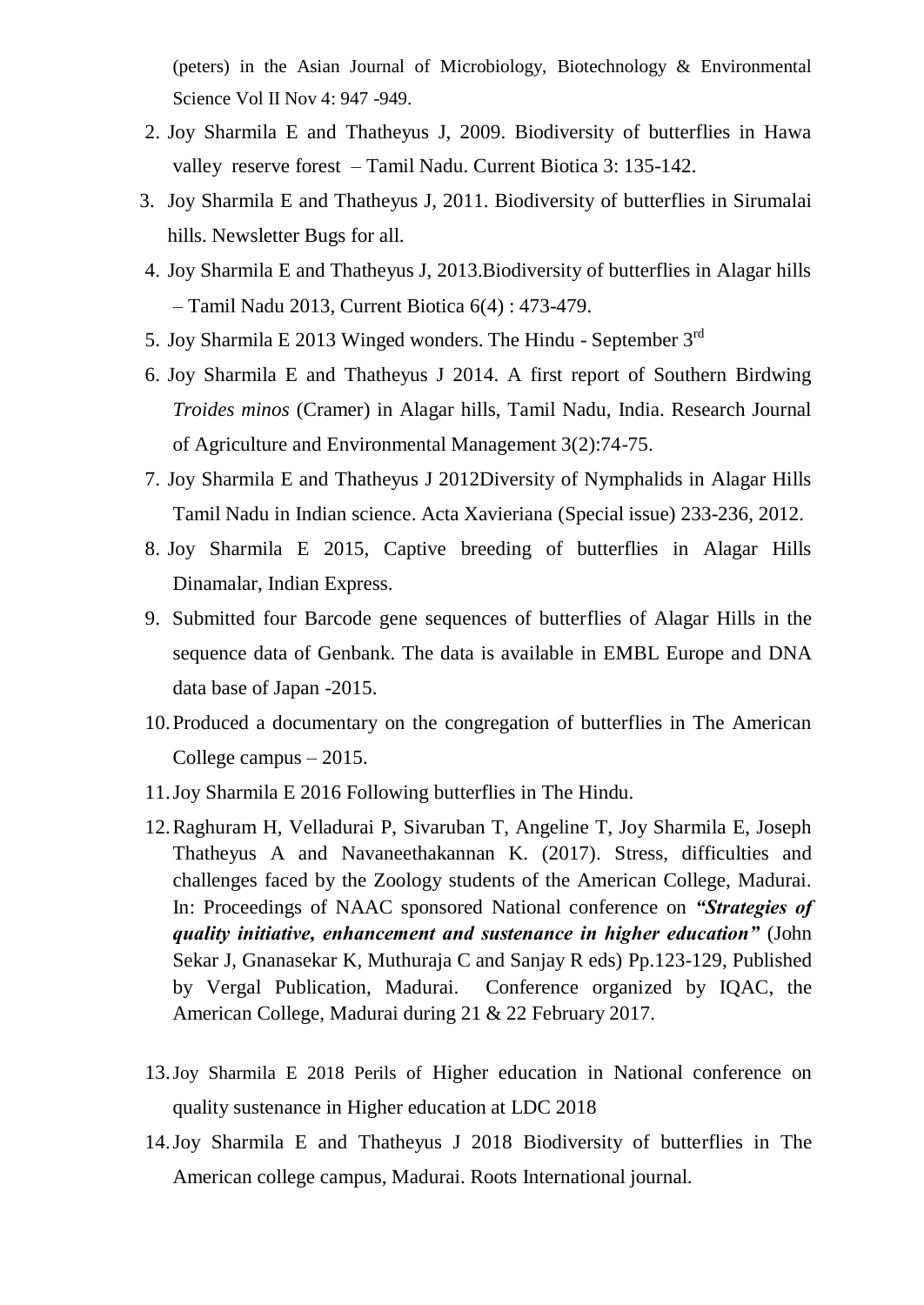- 15.E. Joy Sharmila , A. J. Thatheyus, S. Susaritha and M. Snegapriya 2020 Seasonality of butterflies in Alagar Hills reserve forest, India. ENTOMON  $45(1)$ : 53-60
- 16. Anusya Devi Joy Sharmila E Rangesh K Susaritha S and Archana B 2021Population dynamics of *Catopsilia pyranthe* in butterfly garden. Indian Journal of Ecology 48(3): 749-751

#### **Presentation in International / National Seminars**

- 1. Immumodulation of DTH &HI response to a cellular antigen by the selected antiinflammatory drugs. National conference on Emerging Trends in Bio Medical Sciences at Holy Cross College, Trichy – 2007.
- 2. Relevance of Biogas to the Rural Community National Conference on Environmental Biotechnology at Loyola College, Chennai – 2007.
- 3. Conservation of butterflies in BIOCAM during 3 to 6 Feb 2008 Cochin.
- 4. Conservation of biodiversity of butterfly fauna at Hawavalley, International conference on Global warming - Biodiversity of insects Bharathiyar University, Coimbatore – 2008.
- 5. Diversity of butterflies in Alagar hills YETI, IISC Bangalore -2009
- 6. Seasonality and abundance of butterflies in Walkers path Alagar hills, International conference on wildlife conservation, health and disease management, Veterinary University, Chennai 2010.
- 7. Barcoding of butterflies at Biotechnology fusion of advanced research and training organized by School of Biotechnology, MKU 2010
- 8. Seasonality and abundance of butterflies in vathipatti at the National Conference on Biodiversity threats and richness at Gandhigram University – 2011.
- 9. Diversity of Nymphalids in Alagar hills ,National conference on Biodiversity at St.Xaviers college Palayamkottai-2012
- 10.Barcoding of butterflies of Alagar Hills, Biodiversity congress at SRM university 2015.
- 11.*In situ* conservation of butterflies in The American College campus at The National conference at Madurai Kamaraj University- 2016.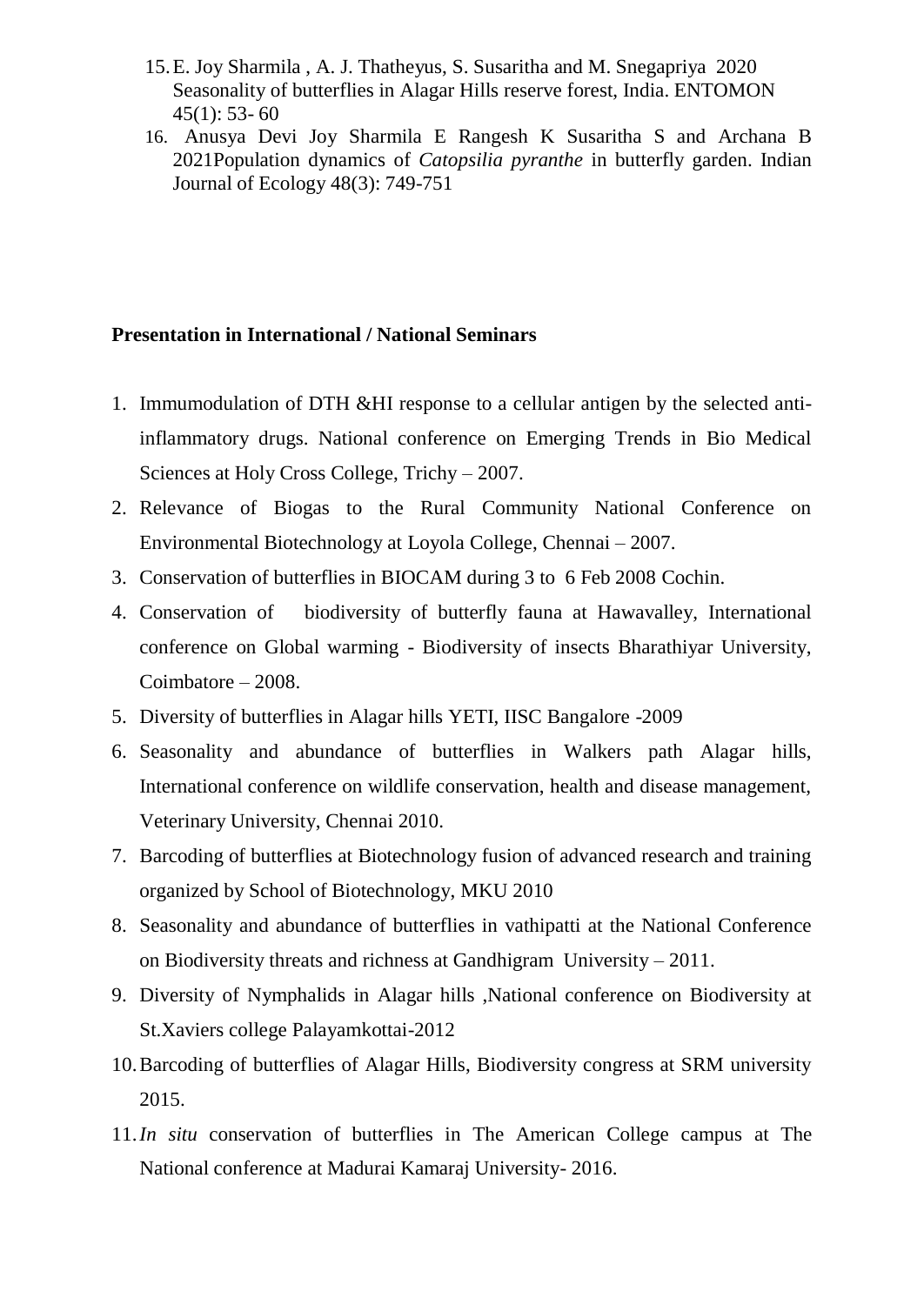- 12.Role of honey in human health, International conference on Food mediated immunity at The American College, Madurai – 2016.
- 13. Biodiversity of butterflies in The American college at the National conference on "Impacts of Pollution on Health and Restoration of Quality Environment Through Biotechnology Applications" at The American College Madurai -2018
- 14. Presented a poster on Density of butterflies of Alagar Hills, Tamil Nadu India at the  $6<sup>th</sup>$ Asian Lepidoptera Conservation Symposium 20-21<sup>st</sup> September 2019 at Zoological Survey of India, Kolkata.

#### **Training attended**

1. Attended " Fifth All India Summer Research Training on Molecular Techniques" from 16.05.2007 to 30.0.2007 at Sengunthar Arts and Science college, Tiruchengode.

**2.** Attended a Technical update seminar on "Cutting Edge Molecular Techniques" at Lady Doak College, Madurai -2008

3. Hands on Training in r-DNA techniques at Osho research institute, Madurai - 2009.

4. Hands on training in cutting edge molecular techniques at Lady Doak College, Madurai -2008.

5. Attended training on Introductory training course on field oriented forest entomology in Central Forest Research Institute Coimbatore – 2009.

 6. National workshop on cell culture techniques at Lady Doak College, Madurai – 2010.

7.Training in Plant Tissue Culture at Biozone, Chennai – 2010.

8. Techniques in molecular biology at Bharathidasan university, Trichy-2011.

9. Training in bee keeping at Vibis farm Kadachanenthal, Madurai -2015.

10. Training in bee keeping at TNAU, Coimbatore -2015.

11.Training at Aravind Eye hospital Madurai on Experimental approaches to proteomics -2016

12. 13.One day practical course training in DNA taxonomy and phylogeny at Sathya Bama University Chennai – 2018

13. Participated in the workshop on poultry rearing techniques at The American College in collaboration with TANUVAS on 2019

14. Participated in one day EDP training programme organized by CSB Mysuru Samayanallur Madurai & The UG Dept of zoology The American college on 2020.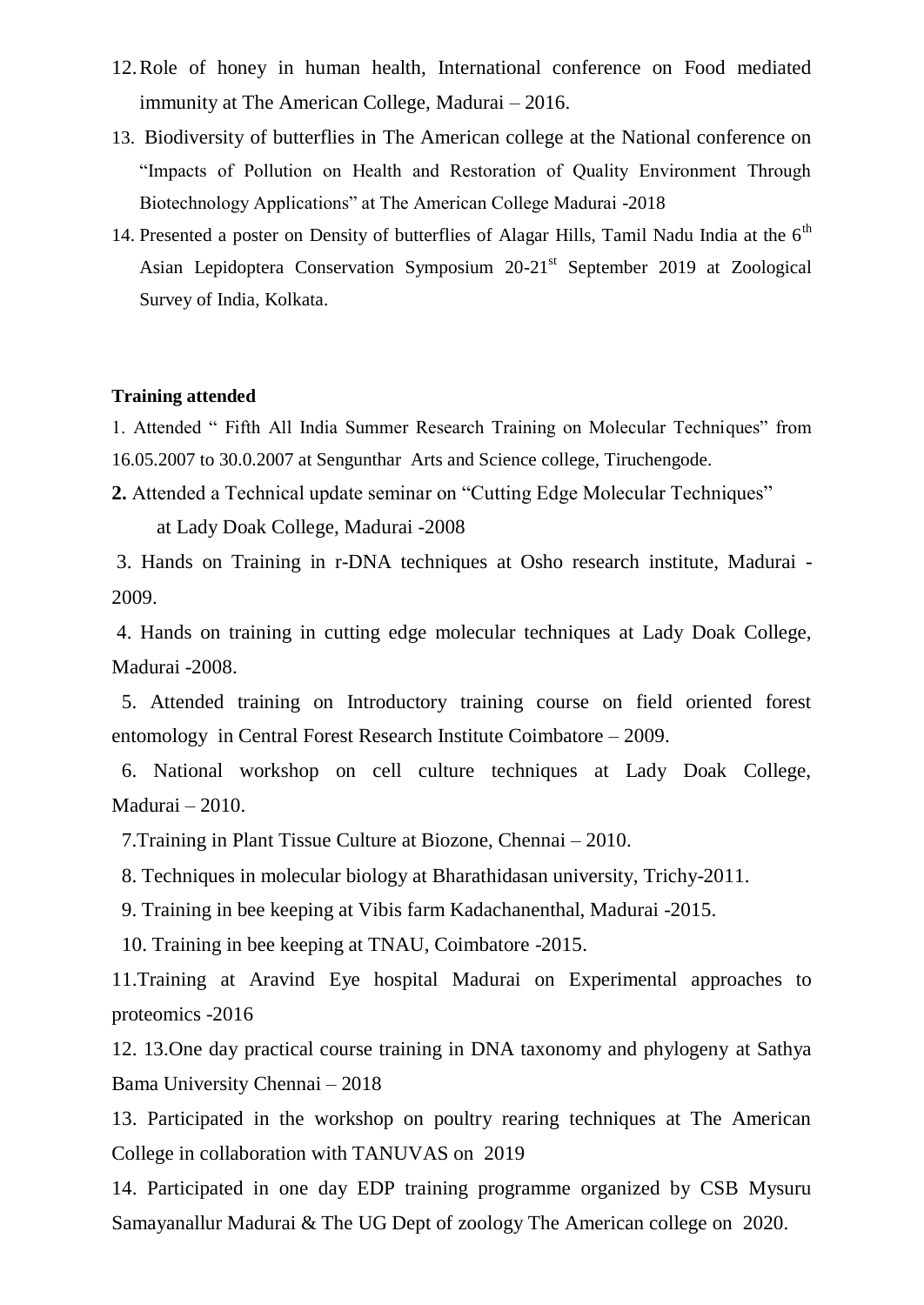#### **Refresher and Orientation courses**

- 1. Participated in the UGC sponsored Orientation programme held at Madurai Kamaraj University from 1.2.2012 to 28.02. 2012
- 2. Participated in the UGC sponsored refresher course on " Emerging trends in Life Sciences" at Madurai Kamaraj University from 7.11.2012 to 27.11.2013
- 3. Participated in the UGC sponsored refresher course on " Recent developments in Biology "at Madurai Kamaraj University from 2.11.2016 to 22.11.2016
- 4. Participated in the UGC sponsored refresher course on "Emerging trends in Life Sciences" at Madurai Kamaraj University from 5.3.2020 to 18.3.2020
- 5. Attended two week course on Managing online classes and cocreating MOOCS July 2021.
- 6. Attended two week refresher course  $21<sup>st</sup>$  century Environmental issues, challenges and solutions July 2021.

#### **Conferences/ Workshop attended**

1. Workshop on Indian Leadership of Biotechnology among sciences 2005 by Dept of Zoology , The American college on 14Dec 2005

2.Gender awareness for career women on 11 & 12 Jan 2007 at The American College Madurai.

3.National seminar on Bioresource management an integrated approach at Fatima College on 23 & 24 July 2009.

4.Science academies lecture workshop on Recent trends in biological sciences held in The American College 21 & 22 Jan 2016

5. International conference on New horizons emerging chall6enges and recent paradigms in food mediated immunity and their role in human health and longevity on 31 Aug and 1 Sep 2016 at The American College

6. National conference on Coral Reefs threats and conservation by PG & Research Dept of Zoology, The American College on 12 Feb 2019

7. Science academies lecture workshop on Introduction to Modern biology on 19 to 21 Jan 2017

8. National seminar on Recent trends in Ecotoxicological research by DDE, MKU on 9Aug 2017

10. Science academies lecture workshop on Recent Trends in modern biology held in The American 23 to 2 Jan 2018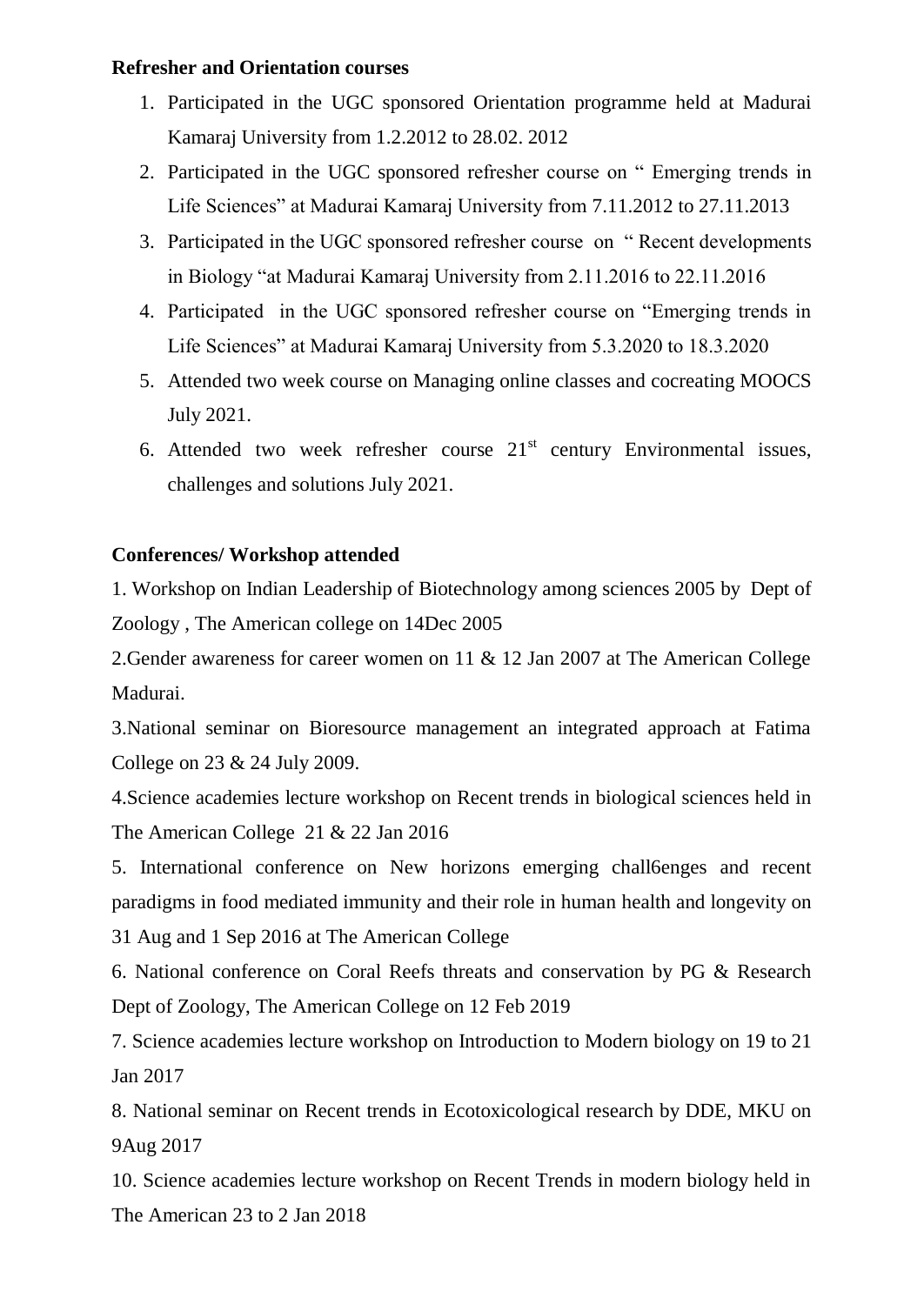11.National conference on Emerging trends in Entomology on 7 & 8 March 2019

12. Post conference workshop Biology of butterflies by NCBS & IISER on 19 to 21 June 2018 at Kodagu Karnataka

13. National conference on Coral Reefs threats and conservation by PG & Research Dept of Zoology , The American College on 12 Feb 2019

14. Workshop on curriculum development on 21 June 2019 at Dept of Zoology, The American College , Madurai

15. Faraday Institute Madurai Course " Science and Christian faith" 25-27 Nov 2019

16. One day workshop on Basics of Accreditation organized by AIACHE New Delhi & Bishop Heber College on Nov 30 2019

17. Endowment lecture on "Insects and Languages" at Department of

Agricultural Entomology, agricultural college and Research institute Madurai on 24Jan 2020

#### **Books published:**

E.Joy Sharmila and A.J.Thatheyus (2014) Butterflies of Alagar Hills. The American College Publications, Madurai, India. 42p. (ISBN: 978-81-928661-4-7).

#### **Documentary film:**

Produced a documentary film of winged wonders of The American college campus.

#### **Other activities**

1. Delivered a talk on butterflies in FM rainbow radio Chennai.

2. Created a miniature butterfly garden in The American College campus for the conservation of butterflies.

3. Created model apiculture (Bee keeping unit) unit for the benefit of entomology students.

4. Editorial board member for International Journal of zoology and Animal Biology.

5. Recognised Ph.D supervisor in Zoology – Madurai Kamaraj University from 2017

6. Question paper setter for subjects Immunology, Genetics, Developmental biology, Animal diversity, Molecular Biology, Chordata in colleges affiliated to Madurai Kamaraj University.

7. Delivered a talk on Butterflies and plant interaction at The Meenakshi college Madurai on January 2020.

8. Delivered a talk on Conservation of butterflies at Sri Aurobindo college of Education on March 2020.